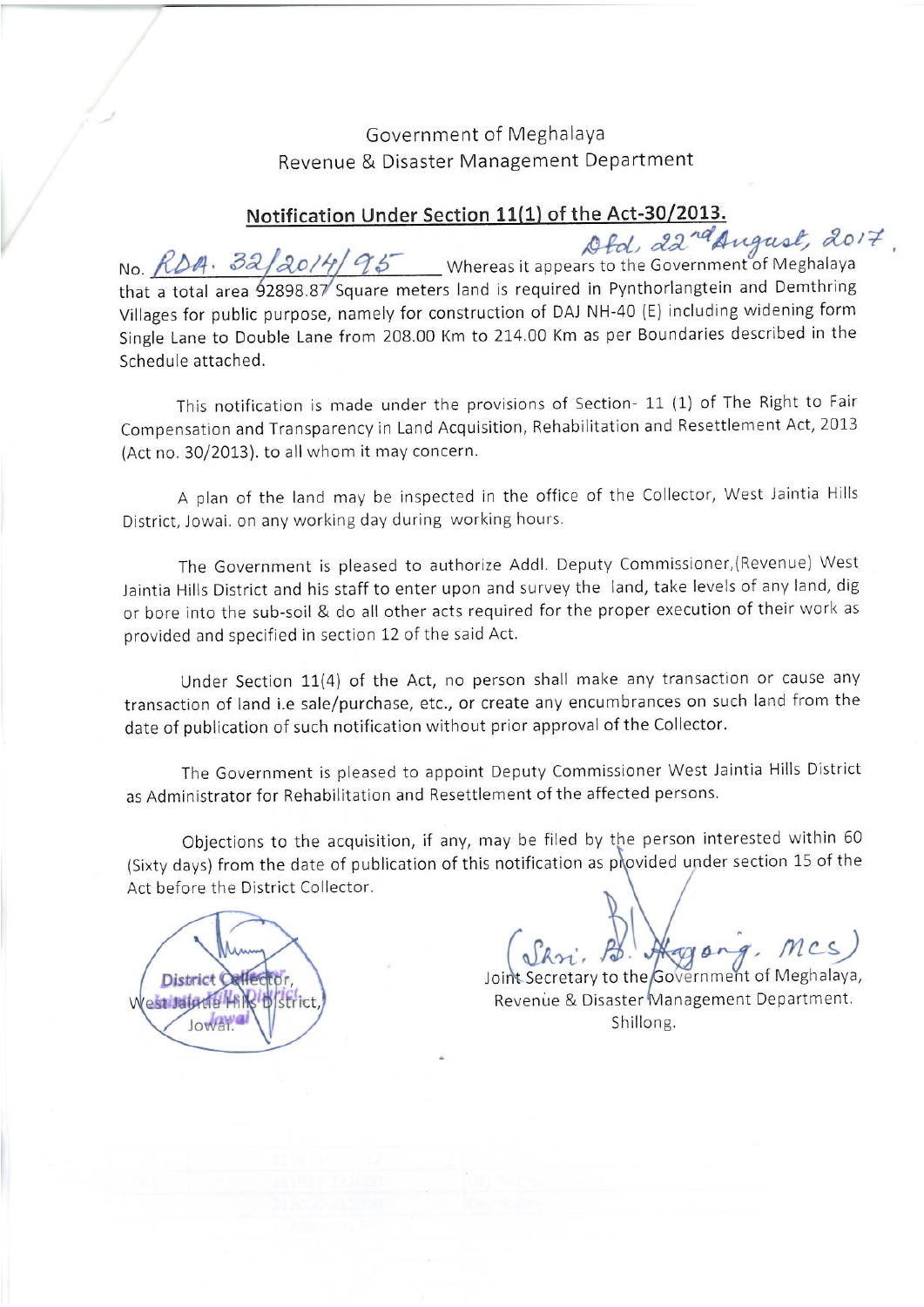## **Ka Jing Shim Jaka na ka bynta Ban Shna Ia Ka DAJ NH-40 (E)**

**Ryngkat ka jing pynheh na ka Single Lane sha ka Double Lane naduh 208.00 KM ha duh 214.00 KM Ki pud sawdong Naduh 208.00 KM Haduh 214.00 KM(CHAINAGE Sha Ka liang ka Diang )**

| Sl.No          | <b>CHAINAGE OF LHS</b> | <b>NAME OF LANDOWNERS</b>                     |
|----------------|------------------------|-----------------------------------------------|
| 1              | 208000-208244          | Church of God, Pynthor village                |
| $\overline{2}$ | 208244-208375          | Melterling Lypon                              |
| 3              | 208375-208423          | Silbi Nanglein                                |
| 4              | 208423-208591          | <b>Tredis Dkhar</b>                           |
| 5              | 208591-208750          | Rigodia Mary Tongper                          |
| 6              | 208750-208900          | Trio Ryngkhlem                                |
| $\overline{7}$ | 208900-209000          | <b>PWD Road</b>                               |
| 8              | 209000-209030          | <b>PWD Road</b>                               |
| 9              | 209030-209105          | <b>PWD Road</b>                               |
| 10             | 209105-209120          | Mikhal Dkhar                                  |
| 11             | 209120-209137          | Hamduh Lypon                                  |
| 12             | 209137-209195          | <b>Healthy Lypon</b>                          |
| 13             | 209195-209367          | Hamduh Lypon                                  |
| 14             | 209367-209382          | Linton Lypon                                  |
| 15             | 209382-209407          | Hamduh Lypon                                  |
| 16             | 209407-209615          | Rachel Lypon                                  |
| 17             | 209615-209665          | Soki Dkhar                                    |
| 18             | 209665-209695          | Hamduh Lypon                                  |
| 19             | 209695-209830          | <b>Healthy Lypon</b>                          |
| 20             | 209830-209885          | Jelina Rymbai                                 |
| 21             | 210000-210030          | Jelina Rymbai                                 |
| 22             | 210030-210134          | Tei Ryngkhlem                                 |
| 23             | 210134-210338          | Demthring village Land                        |
| 24             | 210338-210480          | <b>Bestland Dkhar</b>                         |
| 25             | 210480-210523          | PWD land                                      |
| 26             | 210523-210585          | Daiophi Pale                                  |
| 27             | 210585-210698          | Hai Ryngkhlem                                 |
| 28             | 210698-210735          | Rihiwot Niangti                               |
| 29             | 210735-210747          | Hamla Challam                                 |
| 30             | 210747-210825          |                                               |
| 31             | 210825-210914          | Kordor Pohsnem                                |
| 32             | 210914-210934          | <b>PWD Land</b>                               |
| 33             | 210934-211000          | Kordor Pohsnem                                |
| 34             | 211000-211075          | Kordor Pohsnem                                |
| 35             | 211075-211190          | Nichel Challam                                |
| 36             | 211190-211310          | Lesly Kyndiah                                 |
| 37             | 211310-211360          | <b>June Suting</b>                            |
| 38             | 211360-211420          | Thai Suting / Happiness June Pyrtuh           |
| 39             | 211420-211502          | Sevenbon Lyttan                               |
| 40             | 211502-211536          | Moili Ryngkhlem                               |
| 41             | 211536-211615          | Deigratia Pariat                              |
| 42             | 211615-211922          | Thai Suting                                   |
| 43             | 211922-212000          | Dap Suting                                    |
| 44             | 212000-212090          | Dap Suting                                    |
| 45             | 212090-212340          | <b>Stately Suting</b>                         |
| 46             | 212340-212497          | <b>Stately Suting</b>                         |
| 47             | 212497-212720          | Waila Laloo                                   |
| 48             | 212720-213000          | Waila Laloo                                   |
| 49             | 213000-213020          | Waila Laloo                                   |
| 50             | 213020-213180          | Markor Syngkon                                |
| 51             | 213180-213245          | Womphri Ryngkhlem                             |
| 52             | 213245-213465          | Koren Passah                                  |
| 53<br>54       | 213465-213600          | Arnika Lyngdoh / Khraw Tariang<br>Waila Laloo |
|                | 213600-213705          |                                               |
| 55             | 213705-213975          | Waila Laloo                                   |